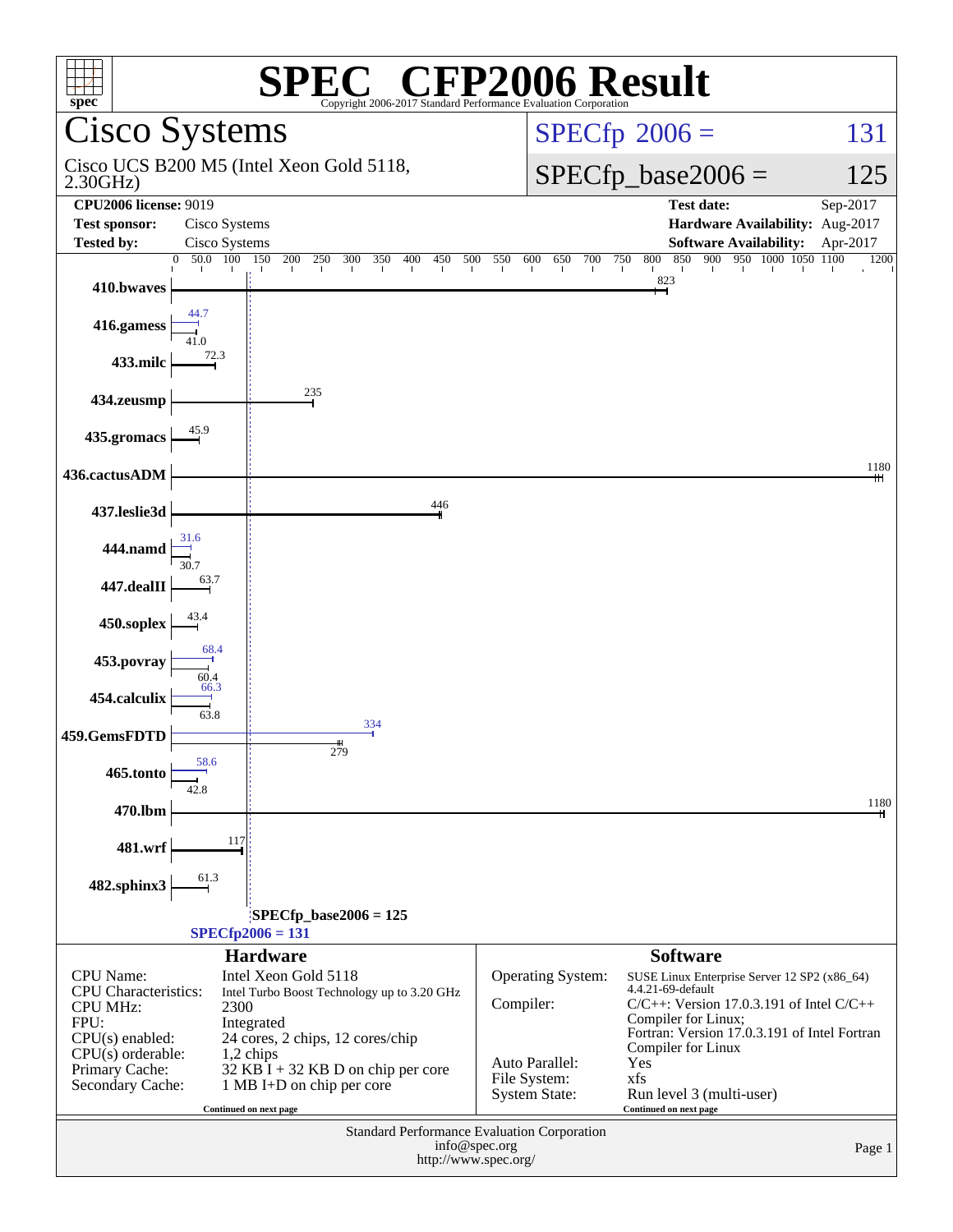

## Cisco Systems

#### 2.30GHz) Cisco UCS B200 M5 (Intel Xeon Gold 5118,

 $SPECfp2006 = 131$  $SPECfp2006 = 131$ 

#### $SPECfp\_base2006 = 125$

| <b>CPU2006 license: 9019</b>         |                                                                                                      | <b>Test date:</b><br>$Sep-2017$                            |                                           |
|--------------------------------------|------------------------------------------------------------------------------------------------------|------------------------------------------------------------|-------------------------------------------|
| <b>Test sponsor:</b>                 | Cisco Systems                                                                                        |                                                            | Hardware Availability: Aug-2017           |
| <b>Tested by:</b>                    | Cisco Systems                                                                                        |                                                            | <b>Software Availability:</b><br>Apr-2017 |
| L3 Cache:<br>Other Cache:<br>Memory: | 16.5 MB I+D on chip per chip<br>None<br>384 GB (24 x 16 GB 2Rx4 PC4-2666V-R,<br>running at 2400 MHz) | <b>Base Pointers:</b><br>Peak Pointers:<br>Other Software: | $64$ -bit<br>$32/64$ -bit<br>None         |
| Disk Subsystem:<br>Other Hardware:   | 1 x 240 GB M.2 SATA SSD<br>None                                                                      |                                                            |                                           |

**[Results Table](http://www.spec.org/auto/cpu2006/Docs/result-fields.html#ResultsTable)**

| Results Tadie                                                                                                                         |                |              |                |       |                |              |                |              |                |              |                |              |
|---------------------------------------------------------------------------------------------------------------------------------------|----------------|--------------|----------------|-------|----------------|--------------|----------------|--------------|----------------|--------------|----------------|--------------|
|                                                                                                                                       | <b>Base</b>    |              |                |       |                |              | <b>Peak</b>    |              |                |              |                |              |
| <b>Benchmark</b>                                                                                                                      | <b>Seconds</b> | <b>Ratio</b> | <b>Seconds</b> | Ratio | <b>Seconds</b> | <b>Ratio</b> | <b>Seconds</b> | <b>Ratio</b> | <b>Seconds</b> | <b>Ratio</b> | <b>Seconds</b> | <b>Ratio</b> |
| 410.bwayes                                                                                                                            | 16.9           | 804          | 16.5           | 825   | 16.5           | 823          | 16.9           | 804          | 16.5           | 825          | 16.5           | 823          |
| 416.gamess                                                                                                                            | 480            | 40.8         | 477            | 41.0  | 476            | 41.1         | 438            | 44.7         | 438            | 44.7         | 439            | 44.6         |
| $433$ .milc                                                                                                                           | 127            | 72.3         | 127            | 72.3  | 127            | 72.4         | 127            | 72.3         | 127            | 72.3         | 127            | 72.4         |
| 434.zeusmp                                                                                                                            | 38.9           | 234          | 38.6           | 236   | 38.6           | 235          | 38.9           | 234          | 38.6           | 236          | 38.6           | 235          |
| 435.gromacs                                                                                                                           | 156            | 45.9         | 156            | 45.9  | 155            | 46.0         | 156            | 45.9         | 156            | 45.9         | 155            | 46.0         |
| 436.cactusADM                                                                                                                         | 10.2           | 1180         | 10.2           | 1170  | 10.1           | 1180         | 10.2           | 1180         | 10.2           | 1170         | 10.1           | 1180         |
| 437.leslie3d                                                                                                                          | 21.1           | 445          | <u>21.1</u>    | 446   | 20.9           | 449          | 21.1           | 445          | 21.1           | 446          | 20.9           | 449          |
| 444.namd                                                                                                                              | 261            | 30.7         | 261            | 30.7  | 261            | 30.7         | 254            | 31.6         | 254            | 31.6         | 254            | 31.6         |
| $ 447 \text{.}$ dealII                                                                                                                | 179            | 63.8         | 180            | 63.7  | 180            | 63.7         | 179            | 63.8         | <b>180</b>     | 63.7         | 180            | 63.7         |
| $ 450$ .soplex                                                                                                                        | 191            | 43.6         | 194            | 43.0  | 192            | 43.4         | 191            | 43.6         | 194            | 43.0         | <u>192</u>     | <u>43.4</u>  |
| 453.povray                                                                                                                            | 88.0           | 60.5         | 88.2           | 60.3  | 88.0           | 60.4         | 77.8           | 68.4         | 77.7           | 68.5         | 78.0           | 68.2         |
| $454$ .calculix                                                                                                                       | 129            | 63.8         | 129            | 63.8  | 130            | 63.7         | 124            | 66.3         | 125            | 66.3         | 125            | 66.2         |
| 459.GemsFDTD                                                                                                                          | 38.4           | 276          | 38.0           | 279   | 37.5           | 283          | <u>31.7</u>    | 334          | 31.7           | 335          | 31.8           | 334          |
| $465$ .tonto                                                                                                                          | 229            | 43.1         | 230            | 42.8  | 233            | 42.2         | 168            | 58.6         | 168            | 58.5         | 168            | 58.6         |
| 470.1bm                                                                                                                               | 11.6           | 1180         | 11.7           | 1180  | 11.6           | 1190         | <b>11.6</b>    | 1180         | 11.7           | 1180         | 11.6           | 1190         |
| $ 481$ .wrf                                                                                                                           | 95.1           | 118          | 96.3           | 116   | 95.6           | 117          | 95.1           | 118          | 96.3           | 116          | 95.6           | <b>117</b>   |
| 482.sphinx3                                                                                                                           | 318            | 61.3         | 317            | 61.4  | 318            | 61.3         | 318            | 61.3         | 317            | 61.4         | 318            | 61.3         |
| Discrete compact to the contents colored theory cream was Dield and dealing discretional contents<br>سيمس ومحاملته والمنافذة والأرادي |                |              |                |       |                |              |                |              |                |              |                |              |

Results appear in the [order in which they were run.](http://www.spec.org/auto/cpu2006/Docs/result-fields.html#RunOrder) Bold underlined text [indicates a median measurement.](http://www.spec.org/auto/cpu2006/Docs/result-fields.html#Median)

#### **[Operating System Notes](http://www.spec.org/auto/cpu2006/Docs/result-fields.html#OperatingSystemNotes)**

Stack size set to unlimited using "ulimit -s unlimited"

#### **[Platform Notes](http://www.spec.org/auto/cpu2006/Docs/result-fields.html#PlatformNotes)**

BIOS Settings: Intel HyperThreading Technology set to Disabled CPU performance set to Enterprise Power Performance Tuning set to OS SNC set to Disabled IMC Interleaving set to Auto Patrol Scrub set to Disabled Sysinfo program /home/cpu2006-ic18/config/sysinfo.rev6993 Revision 6993 of 2015-11-06 (b5e8d4b4eb51ed28d7f98696cbe290c1)

Continued on next page

Standard Performance Evaluation Corporation [info@spec.org](mailto:info@spec.org) <http://www.spec.org/>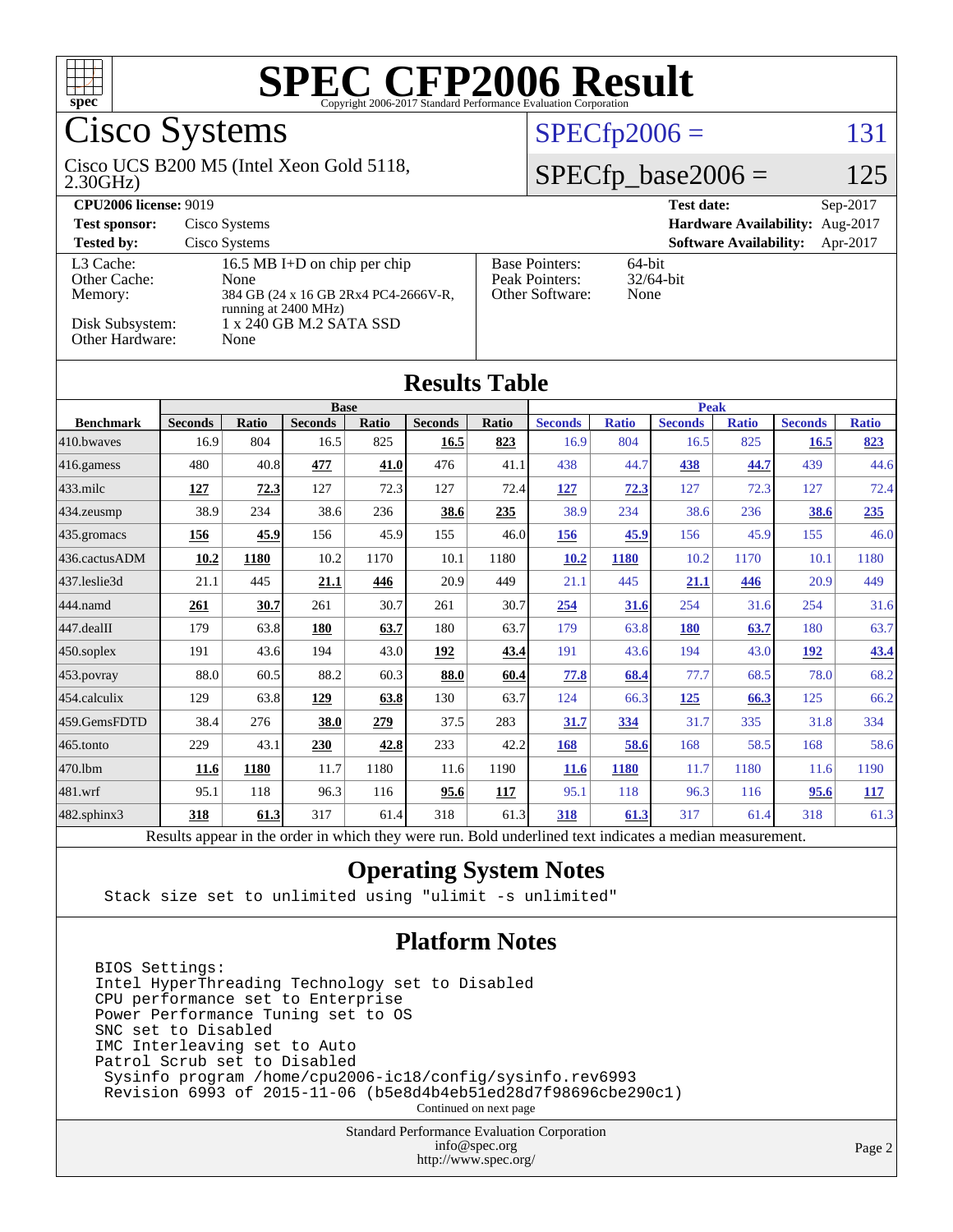

Cisco Systems

 $SPECTp2006 = 131$ 

2.30GHz) Cisco UCS B200 M5 (Intel Xeon Gold 5118,

 $SPECTp\_base2006 = 125$ 

**[CPU2006 license:](http://www.spec.org/auto/cpu2006/Docs/result-fields.html#CPU2006license)** 9019 **[Test date:](http://www.spec.org/auto/cpu2006/Docs/result-fields.html#Testdate)** Sep-2017 **[Test sponsor:](http://www.spec.org/auto/cpu2006/Docs/result-fields.html#Testsponsor)** Cisco Systems **[Hardware Availability:](http://www.spec.org/auto/cpu2006/Docs/result-fields.html#HardwareAvailability)** Aug-2017 **[Tested by:](http://www.spec.org/auto/cpu2006/Docs/result-fields.html#Testedby)** Cisco Systems **[Software Availability:](http://www.spec.org/auto/cpu2006/Docs/result-fields.html#SoftwareAvailability)** Apr-2017

#### **[Platform Notes \(Continued\)](http://www.spec.org/auto/cpu2006/Docs/result-fields.html#PlatformNotes)**

Standard Performance Evaluation Corporation [info@spec.org](mailto:info@spec.org) <http://www.spec.org/> running on linux-mys2 Wed Sep 27 07:13:29 2017 This section contains SUT (System Under Test) info as seen by some common utilities. To remove or add to this section, see: <http://www.spec.org/cpu2006/Docs/config.html#sysinfo> From /proc/cpuinfo model name : Intel(R) Xeon(R) Gold 5118 CPU @ 2.30GHz 2 "physical id"s (chips) 24 "processors" cores, siblings (Caution: counting these is hw and system dependent. The following excerpts from /proc/cpuinfo might not be reliable. Use with caution.) cpu cores : 12 siblings : 12 physical 0: cores 0 1 2 3 4 5 8 9 10 11 12 13 physical 1: cores 0 1 2 3 4 5 8 9 10 11 12 13 cache size : 16896 KB From /proc/meminfo MemTotal: 394832636 kB HugePages\_Total: 0<br>Hugepagesize: 2048 kB Hugepagesize: /usr/bin/lsb\_release -d SUSE Linux Enterprise Server 12 SP2 From /etc/\*release\* /etc/\*version\* SuSE-release: SUSE Linux Enterprise Server 12 (x86\_64) VERSION = 12 PATCHLEVEL = 2 # This file is deprecated and will be removed in a future service pack or release. # Please check /etc/os-release for details about this release. os-release: NAME="SLES" VERSION="12-SP2" VERSION\_ID="12.2" PRETTY NAME="SUSE Linux Enterprise Server 12 SP2" ID="sles" ANSI\_COLOR="0;32" CPE\_NAME="cpe:/o:suse:sles:12:sp2" uname -a: Linux linux-mys2 4.4.21-69-default #1 SMP Tue Oct 25 10:58:20 UTC 2016 (9464f67) x86\_64 x86\_64 x86\_64 GNU/Linux run-level 3 Sep 25 19:49 SPEC is set to: /home/cpu2006-ic18 Filesystem Type Size Used Avail Use% Mounted on Continued on next page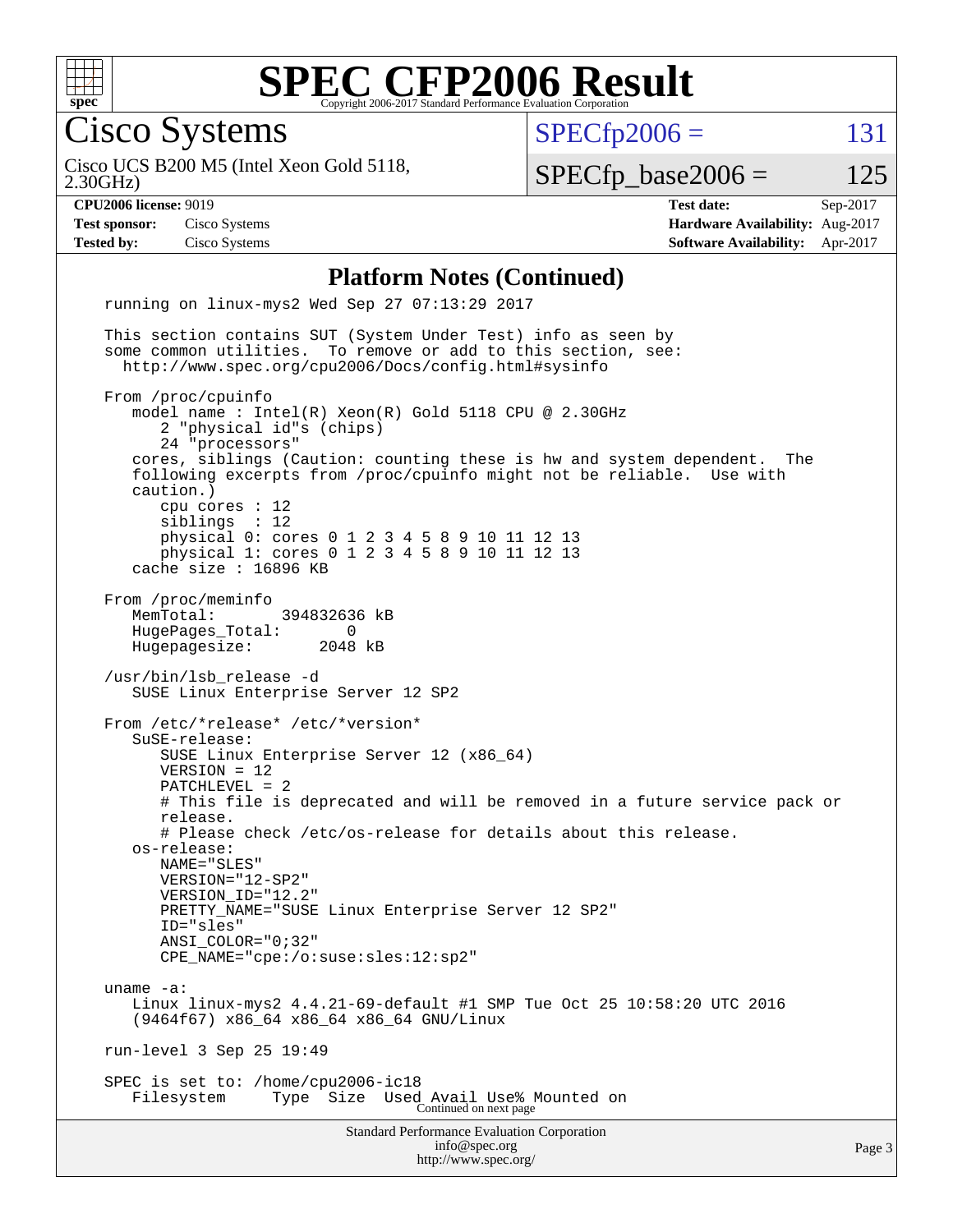

Cisco Systems

 $SPECTp2006 = 131$ 

2.30GHz) Cisco UCS B200 M5 (Intel Xeon Gold 5118,

 $SPECfp\_base2006 = 125$ 

**[Test sponsor:](http://www.spec.org/auto/cpu2006/Docs/result-fields.html#Testsponsor)** Cisco Systems **[Hardware Availability:](http://www.spec.org/auto/cpu2006/Docs/result-fields.html#HardwareAvailability)** Aug-2017

**[CPU2006 license:](http://www.spec.org/auto/cpu2006/Docs/result-fields.html#CPU2006license)** 9019 **[Test date:](http://www.spec.org/auto/cpu2006/Docs/result-fields.html#Testdate)** Sep-2017 **[Tested by:](http://www.spec.org/auto/cpu2006/Docs/result-fields.html#Testedby)** Cisco Systems **[Software Availability:](http://www.spec.org/auto/cpu2006/Docs/result-fields.html#SoftwareAvailability)** Apr-2017

#### **[Platform Notes \(Continued\)](http://www.spec.org/auto/cpu2006/Docs/result-fields.html#PlatformNotes)**

 /dev/sda3 xfs 182G 25G 158G 14% /home Additional information from dmidecode:

 Warning: Use caution when you interpret this section. The 'dmidecode' program reads system data which is "intended to allow hardware to be accurately determined", but the intent may not be met, as there are frequent changes to hardware, firmware, and the "DMTF SMBIOS" standard.

 BIOS Cisco Systems, Inc. B200M5.3.2.1d.5.0727171353 07/27/2017 Memory: 24x 0xCE00 M393A2G40EB2-CTD 16 GB 2 rank 2666 MHz, configured at 2400 MHz

(End of data from sysinfo program)

#### **[General Notes](http://www.spec.org/auto/cpu2006/Docs/result-fields.html#GeneralNotes)**

Environment variables set by runspec before the start of the run: KMP\_AFFINITY = "granularity=fine,compact" LD\_LIBRARY\_PATH = "/home/intel/compilers\_and\_libraries\_2018.0.082/linux/compiler/lib/ia32:/home/intel/compilers\_and\_libraries\_2018.0.082/linux/compiler/lib/intel64:/home/cpu2006-1.2/sh10.2"

OMP\_NUM\_THREADS = "24"

 Binaries compiled on a system with 1x Intel Core i7-4790 CPU + 32GB RAM memory using Redhat Enterprise Linux 7.2 Transparent Huge Pages enabled with: echo always > /sys/kernel/mm/transparent\_hugepage/enabled

### **[Base Compiler Invocation](http://www.spec.org/auto/cpu2006/Docs/result-fields.html#BaseCompilerInvocation)**

[C benchmarks](http://www.spec.org/auto/cpu2006/Docs/result-fields.html#Cbenchmarks): [icc -m64](http://www.spec.org/cpu2006/results/res2017q4/cpu2006-20171003-50273.flags.html#user_CCbase_intel_icc_64bit_bda6cc9af1fdbb0edc3795bac97ada53)

[C++ benchmarks:](http://www.spec.org/auto/cpu2006/Docs/result-fields.html#CXXbenchmarks) [icpc -m64](http://www.spec.org/cpu2006/results/res2017q4/cpu2006-20171003-50273.flags.html#user_CXXbase_intel_icpc_64bit_fc66a5337ce925472a5c54ad6a0de310)

[Fortran benchmarks](http://www.spec.org/auto/cpu2006/Docs/result-fields.html#Fortranbenchmarks): [ifort -m64](http://www.spec.org/cpu2006/results/res2017q4/cpu2006-20171003-50273.flags.html#user_FCbase_intel_ifort_64bit_ee9d0fb25645d0210d97eb0527dcc06e)

[Benchmarks using both Fortran and C](http://www.spec.org/auto/cpu2006/Docs/result-fields.html#BenchmarksusingbothFortranandC): [icc -m64](http://www.spec.org/cpu2006/results/res2017q4/cpu2006-20171003-50273.flags.html#user_CC_FCbase_intel_icc_64bit_bda6cc9af1fdbb0edc3795bac97ada53) [ifort -m64](http://www.spec.org/cpu2006/results/res2017q4/cpu2006-20171003-50273.flags.html#user_CC_FCbase_intel_ifort_64bit_ee9d0fb25645d0210d97eb0527dcc06e)

### **[Base Portability Flags](http://www.spec.org/auto/cpu2006/Docs/result-fields.html#BasePortabilityFlags)**

 410.bwaves: [-DSPEC\\_CPU\\_LP64](http://www.spec.org/cpu2006/results/res2017q4/cpu2006-20171003-50273.flags.html#suite_basePORTABILITY410_bwaves_DSPEC_CPU_LP64) 416.gamess: [-DSPEC\\_CPU\\_LP64](http://www.spec.org/cpu2006/results/res2017q4/cpu2006-20171003-50273.flags.html#suite_basePORTABILITY416_gamess_DSPEC_CPU_LP64) 433.milc: [-DSPEC\\_CPU\\_LP64](http://www.spec.org/cpu2006/results/res2017q4/cpu2006-20171003-50273.flags.html#suite_basePORTABILITY433_milc_DSPEC_CPU_LP64) 434.zeusmp: [-DSPEC\\_CPU\\_LP64](http://www.spec.org/cpu2006/results/res2017q4/cpu2006-20171003-50273.flags.html#suite_basePORTABILITY434_zeusmp_DSPEC_CPU_LP64)

Continued on next page

Standard Performance Evaluation Corporation [info@spec.org](mailto:info@spec.org) <http://www.spec.org/>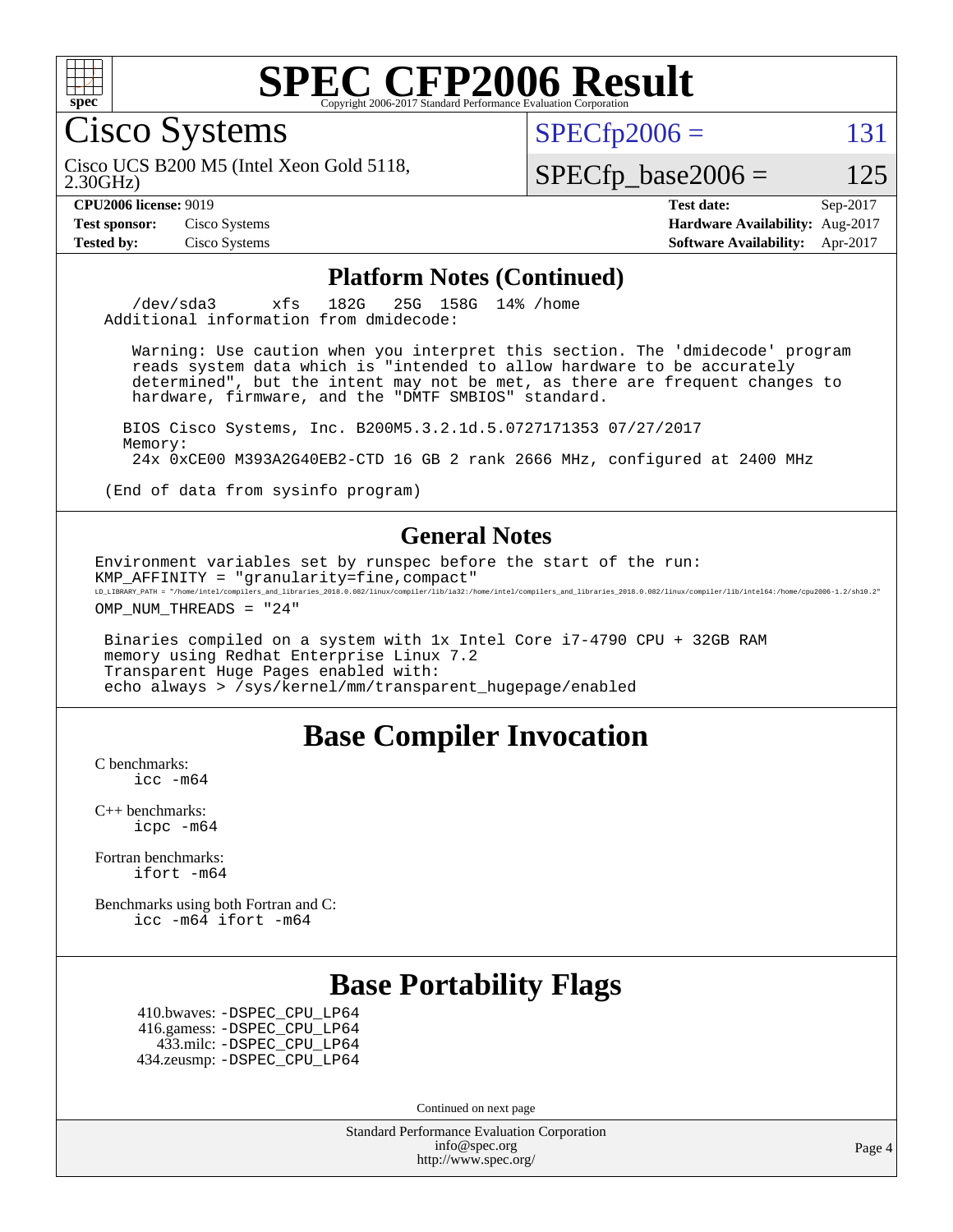

Cisco Systems

 $SPECTp2006 = 131$ 

2.30GHz) Cisco UCS B200 M5 (Intel Xeon Gold 5118,

 $SPECfp\_base2006 = 125$ 

| <b>Test sponsor:</b> | Cisco Systems |
|----------------------|---------------|
| <b>Tested by:</b>    | Cisco Systems |

**[CPU2006 license:](http://www.spec.org/auto/cpu2006/Docs/result-fields.html#CPU2006license)** 9019 **[Test date:](http://www.spec.org/auto/cpu2006/Docs/result-fields.html#Testdate)** Sep-2017 **[Hardware Availability:](http://www.spec.org/auto/cpu2006/Docs/result-fields.html#HardwareAvailability)** Aug-2017 **[Software Availability:](http://www.spec.org/auto/cpu2006/Docs/result-fields.html#SoftwareAvailability)** Apr-2017

### **[Base Portability Flags \(Continued\)](http://www.spec.org/auto/cpu2006/Docs/result-fields.html#BasePortabilityFlags)**

 435.gromacs: [-DSPEC\\_CPU\\_LP64](http://www.spec.org/cpu2006/results/res2017q4/cpu2006-20171003-50273.flags.html#suite_basePORTABILITY435_gromacs_DSPEC_CPU_LP64) [-nofor\\_main](http://www.spec.org/cpu2006/results/res2017q4/cpu2006-20171003-50273.flags.html#user_baseLDPORTABILITY435_gromacs_f-nofor_main) 436.cactusADM: [-DSPEC\\_CPU\\_LP64](http://www.spec.org/cpu2006/results/res2017q4/cpu2006-20171003-50273.flags.html#suite_basePORTABILITY436_cactusADM_DSPEC_CPU_LP64) [-nofor\\_main](http://www.spec.org/cpu2006/results/res2017q4/cpu2006-20171003-50273.flags.html#user_baseLDPORTABILITY436_cactusADM_f-nofor_main) 437.leslie3d: [-DSPEC\\_CPU\\_LP64](http://www.spec.org/cpu2006/results/res2017q4/cpu2006-20171003-50273.flags.html#suite_basePORTABILITY437_leslie3d_DSPEC_CPU_LP64) 444.namd: [-DSPEC\\_CPU\\_LP64](http://www.spec.org/cpu2006/results/res2017q4/cpu2006-20171003-50273.flags.html#suite_basePORTABILITY444_namd_DSPEC_CPU_LP64) 447.dealII: [-DSPEC\\_CPU\\_LP64](http://www.spec.org/cpu2006/results/res2017q4/cpu2006-20171003-50273.flags.html#suite_basePORTABILITY447_dealII_DSPEC_CPU_LP64) 450.soplex: [-DSPEC\\_CPU\\_LP64](http://www.spec.org/cpu2006/results/res2017q4/cpu2006-20171003-50273.flags.html#suite_basePORTABILITY450_soplex_DSPEC_CPU_LP64) 453.povray: [-DSPEC\\_CPU\\_LP64](http://www.spec.org/cpu2006/results/res2017q4/cpu2006-20171003-50273.flags.html#suite_basePORTABILITY453_povray_DSPEC_CPU_LP64) 454.calculix: [-DSPEC\\_CPU\\_LP64](http://www.spec.org/cpu2006/results/res2017q4/cpu2006-20171003-50273.flags.html#suite_basePORTABILITY454_calculix_DSPEC_CPU_LP64) [-nofor\\_main](http://www.spec.org/cpu2006/results/res2017q4/cpu2006-20171003-50273.flags.html#user_baseLDPORTABILITY454_calculix_f-nofor_main) 459.GemsFDTD: [-DSPEC\\_CPU\\_LP64](http://www.spec.org/cpu2006/results/res2017q4/cpu2006-20171003-50273.flags.html#suite_basePORTABILITY459_GemsFDTD_DSPEC_CPU_LP64) 465.tonto: [-DSPEC\\_CPU\\_LP64](http://www.spec.org/cpu2006/results/res2017q4/cpu2006-20171003-50273.flags.html#suite_basePORTABILITY465_tonto_DSPEC_CPU_LP64) 470.lbm: [-DSPEC\\_CPU\\_LP64](http://www.spec.org/cpu2006/results/res2017q4/cpu2006-20171003-50273.flags.html#suite_basePORTABILITY470_lbm_DSPEC_CPU_LP64) 481.wrf: [-DSPEC\\_CPU\\_LP64](http://www.spec.org/cpu2006/results/res2017q4/cpu2006-20171003-50273.flags.html#suite_basePORTABILITY481_wrf_DSPEC_CPU_LP64) [-DSPEC\\_CPU\\_CASE\\_FLAG](http://www.spec.org/cpu2006/results/res2017q4/cpu2006-20171003-50273.flags.html#b481.wrf_baseCPORTABILITY_DSPEC_CPU_CASE_FLAG) [-DSPEC\\_CPU\\_LINUX](http://www.spec.org/cpu2006/results/res2017q4/cpu2006-20171003-50273.flags.html#b481.wrf_baseCPORTABILITY_DSPEC_CPU_LINUX) 482.sphinx3: [-DSPEC\\_CPU\\_LP64](http://www.spec.org/cpu2006/results/res2017q4/cpu2006-20171003-50273.flags.html#suite_basePORTABILITY482_sphinx3_DSPEC_CPU_LP64)

### **[Base Optimization Flags](http://www.spec.org/auto/cpu2006/Docs/result-fields.html#BaseOptimizationFlags)**

[C benchmarks](http://www.spec.org/auto/cpu2006/Docs/result-fields.html#Cbenchmarks):

[-xCORE-AVX2](http://www.spec.org/cpu2006/results/res2017q4/cpu2006-20171003-50273.flags.html#user_CCbase_f-xCORE-AVX2) [-ipo](http://www.spec.org/cpu2006/results/res2017q4/cpu2006-20171003-50273.flags.html#user_CCbase_f-ipo) [-O3](http://www.spec.org/cpu2006/results/res2017q4/cpu2006-20171003-50273.flags.html#user_CCbase_f-O3) [-no-prec-div](http://www.spec.org/cpu2006/results/res2017q4/cpu2006-20171003-50273.flags.html#user_CCbase_f-no-prec-div) [-parallel](http://www.spec.org/cpu2006/results/res2017q4/cpu2006-20171003-50273.flags.html#user_CCbase_f-parallel) [-qopt-prefetch](http://www.spec.org/cpu2006/results/res2017q4/cpu2006-20171003-50273.flags.html#user_CCbase_f-qopt-prefetch)

[C++ benchmarks:](http://www.spec.org/auto/cpu2006/Docs/result-fields.html#CXXbenchmarks)

[-xCORE-AVX2](http://www.spec.org/cpu2006/results/res2017q4/cpu2006-20171003-50273.flags.html#user_CXXbase_f-xCORE-AVX2) [-ipo](http://www.spec.org/cpu2006/results/res2017q4/cpu2006-20171003-50273.flags.html#user_CXXbase_f-ipo) [-O3](http://www.spec.org/cpu2006/results/res2017q4/cpu2006-20171003-50273.flags.html#user_CXXbase_f-O3) [-no-prec-div](http://www.spec.org/cpu2006/results/res2017q4/cpu2006-20171003-50273.flags.html#user_CXXbase_f-no-prec-div) [-qopt-prefetch](http://www.spec.org/cpu2006/results/res2017q4/cpu2006-20171003-50273.flags.html#user_CXXbase_f-qopt-prefetch)

[Fortran benchmarks](http://www.spec.org/auto/cpu2006/Docs/result-fields.html#Fortranbenchmarks):

[-xCORE-AVX2](http://www.spec.org/cpu2006/results/res2017q4/cpu2006-20171003-50273.flags.html#user_FCbase_f-xCORE-AVX2) [-ipo](http://www.spec.org/cpu2006/results/res2017q4/cpu2006-20171003-50273.flags.html#user_FCbase_f-ipo) [-O3](http://www.spec.org/cpu2006/results/res2017q4/cpu2006-20171003-50273.flags.html#user_FCbase_f-O3) [-no-prec-div](http://www.spec.org/cpu2006/results/res2017q4/cpu2006-20171003-50273.flags.html#user_FCbase_f-no-prec-div) [-parallel](http://www.spec.org/cpu2006/results/res2017q4/cpu2006-20171003-50273.flags.html#user_FCbase_f-parallel) [-qopt-prefetch](http://www.spec.org/cpu2006/results/res2017q4/cpu2006-20171003-50273.flags.html#user_FCbase_f-qopt-prefetch)

[Benchmarks using both Fortran and C](http://www.spec.org/auto/cpu2006/Docs/result-fields.html#BenchmarksusingbothFortranandC):

[-xCORE-AVX2](http://www.spec.org/cpu2006/results/res2017q4/cpu2006-20171003-50273.flags.html#user_CC_FCbase_f-xCORE-AVX2) [-ipo](http://www.spec.org/cpu2006/results/res2017q4/cpu2006-20171003-50273.flags.html#user_CC_FCbase_f-ipo) [-O3](http://www.spec.org/cpu2006/results/res2017q4/cpu2006-20171003-50273.flags.html#user_CC_FCbase_f-O3) [-no-prec-div](http://www.spec.org/cpu2006/results/res2017q4/cpu2006-20171003-50273.flags.html#user_CC_FCbase_f-no-prec-div) [-parallel](http://www.spec.org/cpu2006/results/res2017q4/cpu2006-20171003-50273.flags.html#user_CC_FCbase_f-parallel) [-qopt-prefetch](http://www.spec.org/cpu2006/results/res2017q4/cpu2006-20171003-50273.flags.html#user_CC_FCbase_f-qopt-prefetch)

### **[Peak Compiler Invocation](http://www.spec.org/auto/cpu2006/Docs/result-fields.html#PeakCompilerInvocation)**

[C benchmarks](http://www.spec.org/auto/cpu2006/Docs/result-fields.html#Cbenchmarks): [icc -m64](http://www.spec.org/cpu2006/results/res2017q4/cpu2006-20171003-50273.flags.html#user_CCpeak_intel_icc_64bit_bda6cc9af1fdbb0edc3795bac97ada53)

[C++ benchmarks:](http://www.spec.org/auto/cpu2006/Docs/result-fields.html#CXXbenchmarks) [icpc -m64](http://www.spec.org/cpu2006/results/res2017q4/cpu2006-20171003-50273.flags.html#user_CXXpeak_intel_icpc_64bit_fc66a5337ce925472a5c54ad6a0de310)

[Fortran benchmarks](http://www.spec.org/auto/cpu2006/Docs/result-fields.html#Fortranbenchmarks): [ifort -m64](http://www.spec.org/cpu2006/results/res2017q4/cpu2006-20171003-50273.flags.html#user_FCpeak_intel_ifort_64bit_ee9d0fb25645d0210d97eb0527dcc06e)

[Benchmarks using both Fortran and C](http://www.spec.org/auto/cpu2006/Docs/result-fields.html#BenchmarksusingbothFortranandC): [icc -m64](http://www.spec.org/cpu2006/results/res2017q4/cpu2006-20171003-50273.flags.html#user_CC_FCpeak_intel_icc_64bit_bda6cc9af1fdbb0edc3795bac97ada53) [ifort -m64](http://www.spec.org/cpu2006/results/res2017q4/cpu2006-20171003-50273.flags.html#user_CC_FCpeak_intel_ifort_64bit_ee9d0fb25645d0210d97eb0527dcc06e)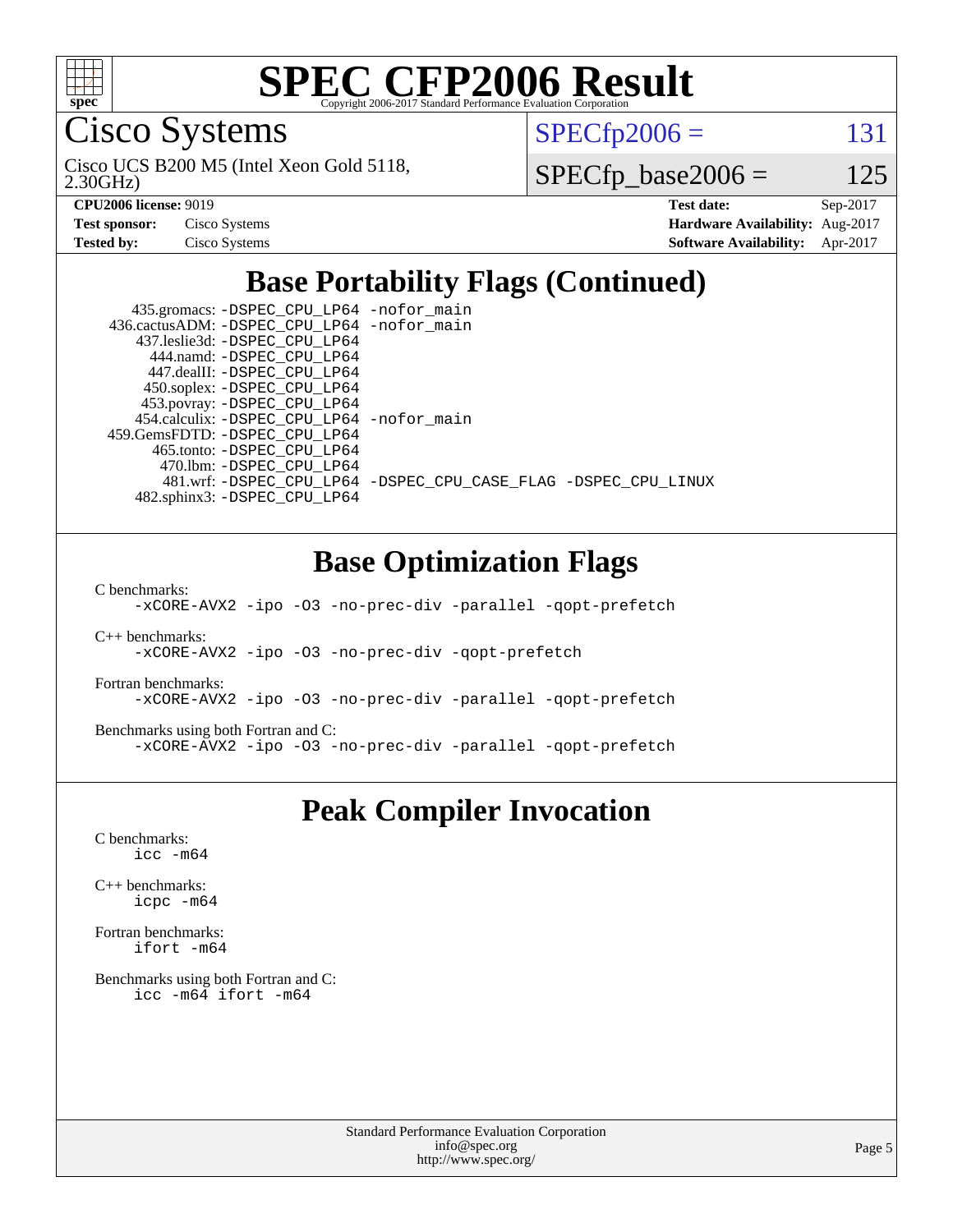

Cisco Systems

 $SPECTp2006 = 131$ 

2.30GHz) Cisco UCS B200 M5 (Intel Xeon Gold 5118,

 $SPECfp\_base2006 = 125$ 

**[CPU2006 license:](http://www.spec.org/auto/cpu2006/Docs/result-fields.html#CPU2006license)** 9019 **[Test date:](http://www.spec.org/auto/cpu2006/Docs/result-fields.html#Testdate)** Sep-2017 **[Test sponsor:](http://www.spec.org/auto/cpu2006/Docs/result-fields.html#Testsponsor)** Cisco Systems **[Hardware Availability:](http://www.spec.org/auto/cpu2006/Docs/result-fields.html#HardwareAvailability)** Aug-2017 **[Tested by:](http://www.spec.org/auto/cpu2006/Docs/result-fields.html#Testedby)** Cisco Systems **[Software Availability:](http://www.spec.org/auto/cpu2006/Docs/result-fields.html#SoftwareAvailability)** Apr-2017

### **[Peak Portability Flags](http://www.spec.org/auto/cpu2006/Docs/result-fields.html#PeakPortabilityFlags)**

Same as Base Portability Flags

### **[Peak Optimization Flags](http://www.spec.org/auto/cpu2006/Docs/result-fields.html#PeakOptimizationFlags)**

[C benchmarks](http://www.spec.org/auto/cpu2006/Docs/result-fields.html#Cbenchmarks):

433.milc: basepeak = yes

 $470.$ lbm: basepeak = yes

 $482$ .sphinx3: basepeak = yes

[C++ benchmarks:](http://www.spec.org/auto/cpu2006/Docs/result-fields.html#CXXbenchmarks)

```
 444.namd: -prof-gen(pass 1) -prof-use(pass 2) -xCORE-AVX2(pass 2)
      -par-num-threads=1-ipo-O3(pass 2)-no-prec-div(pass 2) -fno-alias -auto-ilp32
```
447.dealII: basepeak = yes

 $450$ .soplex: basepeak = yes

```
 453.povray: -prof-gen(pass 1) -prof-use(pass 2) -xCORE-AVX2(pass 2)
        -par-num-threads=1-ipo-O3(pass 2)-no-prec-div(pass 2) -unroll4 -ansi-alias
```
[Fortran benchmarks](http://www.spec.org/auto/cpu2006/Docs/result-fields.html#Fortranbenchmarks):

```
410.bwaves: basepeak = yes 416.gamess: -prof-gen(pass 1) -prof-use(pass 2) -xCORE-AVX2(pass 2)
           -par-num-threads=1-ipo-O3(pass 2)-no-prec-div(pass 2) -unroll2 -inline-level=0 -scalar-rep-
   434.zeusmp: basepeak = yes
   437.leslie3d: basepeak = yes
459.GemsFDTD: -prof-gen(pass 1) -prof-use(pass 2) -xCORE-AVX2(pass 2)
           -par-num-threads=1-ipo-O3(pass 2)-no-prec-div(pass 2) -unroll2 -inline-level=0
           -qopt-prefetch -parallel
     465.tonto: -prof-gen(pass 1) -prof-use(pass 2) -xCORE-AVX2(pass 2)
           -par-num-threads=1(pass 1) -ipo(pass 2) -O3(pass 2)
           -no-prec-div-inline-calloc-qopt-malloc-options=3
           -auto -unroll4
```
Continued on next page

```
Standard Performance Evaluation Corporation
            info@spec.org
          http://www.spec.org/
```